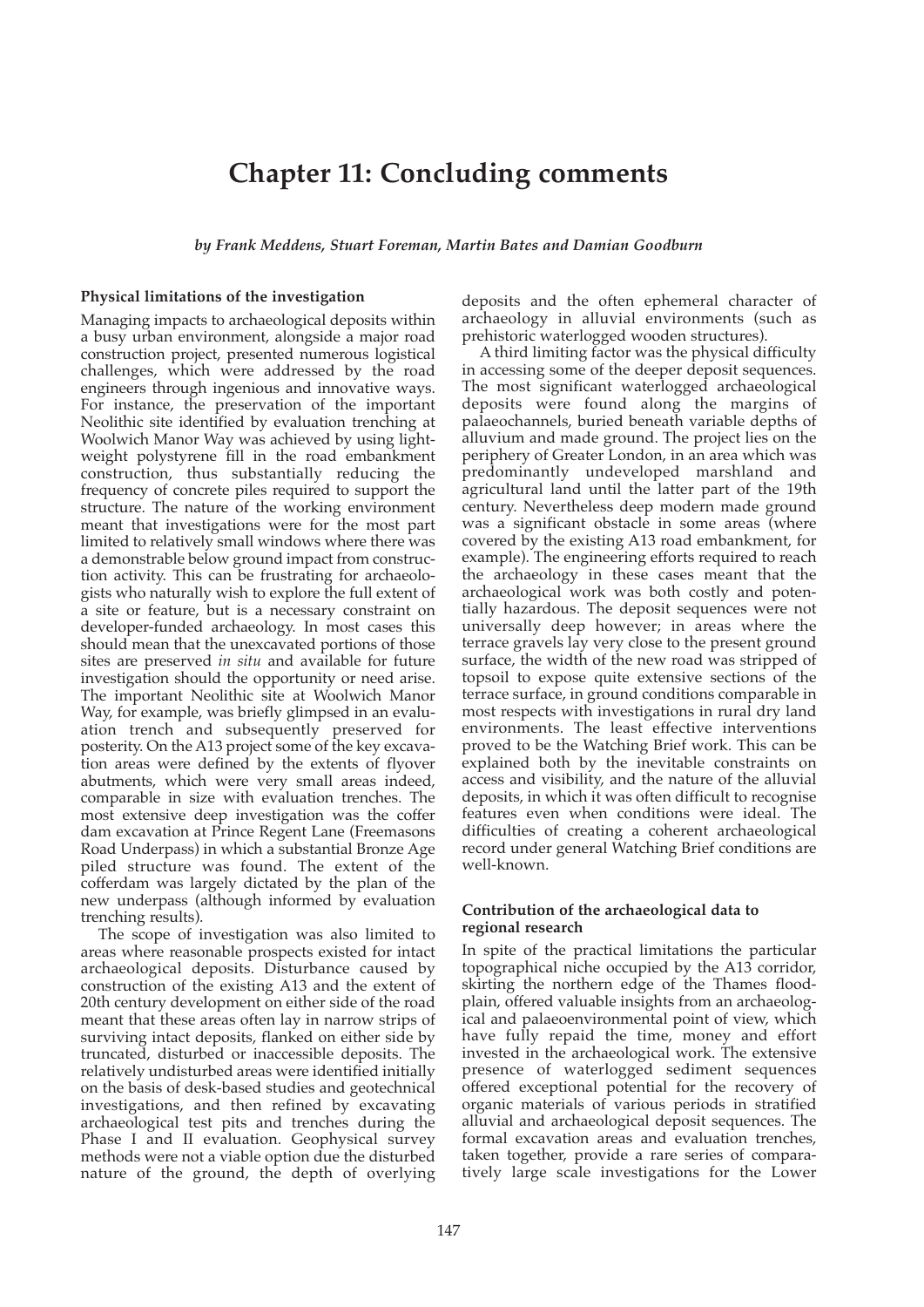Thames in the London region, linked by a common project design and geoarchaeological research framework.

The archaeological discoveries range from the Mesolithic through to the post-medieval period, although material from the 2nd millennium BC was most commonly encountered, in the form of timber structures and in particular trackways. This volume therefore marks an outstanding contribution to our understanding of the prehistory of the Lower Thames area, particularly the Bronze Age. Together with other recent large scale investigations within the Thames Floodplain in London, such as High Speed 1 (formerly the Channel Tunnel Rail Link), the Jubilee Line Extension and the Lea Valley Mapping Project, the A13 investigations have helped to clarify the sequence of inundation of the Thames floodplain caused by sea-level rises during the Holocene, shedding particular light on the reactions of Bronze Age communities to these landscape changes. The data is most immediately relevant to the narrow but important topographical zone occupied by the A13 corridor, at the interface between the marshland occupying the valley floor and the gravel terrace to the north. However it also contributes to discussions of contemporary cultural landscape changes beyond the floodplain. As observed throughout the region, there is a widespread change, between the Neolithic and the middle Bronze Age (broadly the late 3rd and early 2nd millennium BC) from a landscape focused on dispersed ceremonial monuments to an agricultural landscape, which in some areas is characterised by a formally delineated environment comprising coaxial field-systems associated with stock management and pastoralism (Pryor 1998; Yates 2001). The different types of archaeological data from the Thames floodplain provide a complementary view of this phase of settlement transformation.

## **Regional sea-level and climate studies**

This volume also presents multi-proxy palaeoenvironmental evidence from a series of radiocarbon dated sediment sequences from the margins of the Thames floodplain. Apart from the important information that these provide for the landscape context of the associated prehistoric archaeological finds (discussed in detail in this volume) these represent valuable additions to the Holocene palaeoenvironmental record for southern Britain, particularly given their close association with significant, radiocarbon dated, *in situ* archaeological structures. The relationship between sea-level rise, climate change and cultural change are complex and multi-factorial, and the subject of current debates which lie largely beyond the scope of this study. Suffice it to say, the changes in landscape during the Neolithic and Bronze Age, as noted in the A13 environmental sequences and other projects in the Thames Estuary, are likely to be related to more widely observed fluctuations in climate across Britain and north-west

Europe, which have yet to be satisfactorily resolved (Brown 2008, 1-18).

## **Prehistoric archaeology in the Lower Thames floodplain**

Until the explosion of development-led archaeology in the 1990s, knowledge of prehistoric human activity in the floodplain of the Lower Thames and its tributaries in the London area was limited, comprising occasional tantalising glimpses, such as the discovery of significant quantities of metalwork, mostly weaponry from the river itself, and occasional other finds such as the Dagenham idol unearthed in 1922 (Coles 1990, 326). In addition there were references to wooden structures, interpreted as crannogs or pile dwellings of uncertain date which had been found in the later 19th century on the River Lea, during the excavations of the Maynard (Smith 1907), Warwick (Needham and Longley 1980), Banbury and William Girling reservoirs. The extent and nature of the peat beds found in the floodplain alluvium had been remarked upon at least as early as 1721 by John Perry in his account of the stopping of the Dagenham Breach. In this work Perry not only refers to the extensive presence of brushwood in the peats, he also mentions widespread finds of hazelnuts and yew trees and occasional finds of deer antlers in these deposits. He also describes the basic sequence of clays overlying peats, which in turn lay on top of blue clays over gravels and sand (Perry 1721).

The A13 project has contributed some new data to add to models of Mesolithic and Neolithic landscape evolution in the Lower Thames Valley, but has produced relatively limited archaeological evidence from these periods. Other recent projects in the region, such as High Speed 1, have been more forthcoming in this respect (Bates and Stafford forthcoming). Nevertheless the identification of elements of a buried Neolithic landscape, including artefacts and components of carbonised wood in a varied range of woods, charred hazelnut shells and the cereal crop remains at Woolwich Manor Way offer rare glimpses of Mesolithic and Neolithic human activity within the floodplain. When set alongside other contemporary evidence in the vicinity (summarised in Chapters 1 and 9) it is clear that the A13 Neolithic finds contribute significantly to regional discussions of this period. The Neolithic evidence, such as it is, appears generally compatible with patterns in south-east England more generally, in supporting suggestions of low density, moderately mobile, seasonally based activities, with a preference for ecotonal locations along channel margins. The cereal crop remains from Woolwich Manor Way contribute evidence to current debates concerning the chronology, extent and context of arable cultivation in the Neolithic. The jet belt slider from Movers Lane contributes to debates concerning long-distance movement of individuals and groups, and exchange mechanisms.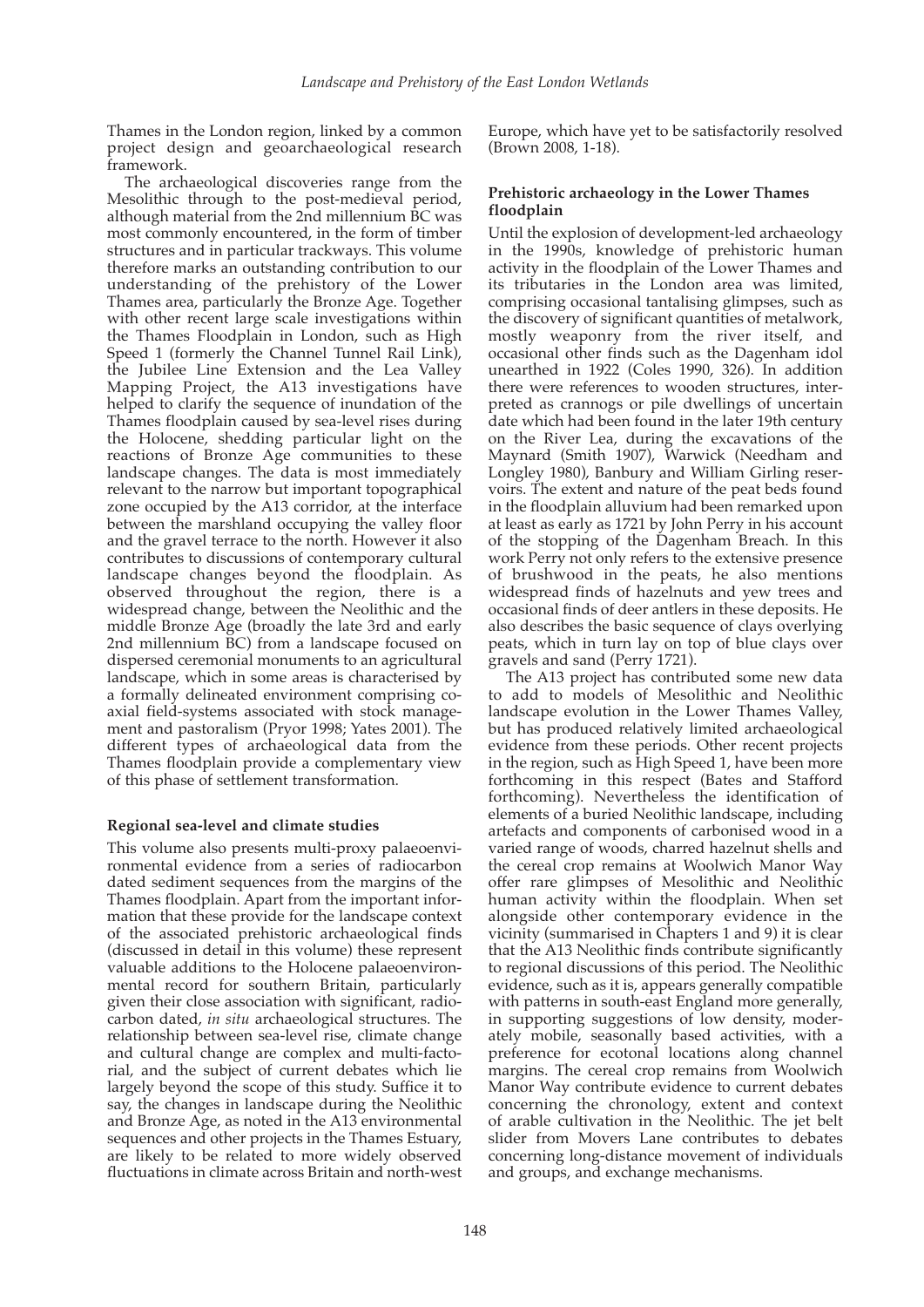As the edges of the Thames floodplain have been periodically pushed inland and upwards by rising sea levels, areas of earlier prehistoric dry-land or terrace edge activity have been inundated, sealing archaeological sites beneath layers of alluvium. The line followed by the A13 appears to correspond broadly with the edge of the floodplain as it was in the Bronze Age. More extensive Mesolithic and Neolithic remains may well be preserved in equivalent former terrace edge situations in the Thames floodplain to the south of the A13 corridor or along the margins of tributary channels, masked by thick layers of later alluvium. Locating ephemeral Mesolithic and Neolithic sites by currently available survey methods in such deep sequences is notoriously challenging. Physical access is logistically difficult and extremely costly due to the depth of overlying deposits. In general only exceptionally large construction projects offer opportunities for archaeological excavation in this environment. Exceptionally dense concentrations of artefactual materials are likely to be preferentially detected in these situations (for example Tank Hill Road on High Speed 1, Bates and Stafford forthcoming).

Because of these difficulties, development-led investigations have increasingly focussed on modelling the alluvial deposit sequences by various geoarchaeological methods. Current approaches emphasise modelling the inundation of the Thames floodplain in the early Holocene and attempting to identify the shifting ecotonal locations that seem to have been favoured by prehistoric communities. The most likely locations for prehistoric occupation sites in particular periods can be suggested by identifying areas of what would have been higher drier ground in terrace edge situations in the Mesolithic and Neolithic. (Bates and Stafford forthcoming). Buried landscape features such as palaeochannels can also be identified and investigated by such methods; such features may have attracted prehistoric activity and acted as sediment 'sumps' which provide optimum conditions for the preservation of organic artefacts, structures and palaeoenvironmental evidence.

The A13 investigations have produced a remarkable record of the efforts of communities of the 2nd millennium BC to adapt to landscape change as the terrace edge migrated northwards and became wetter during the Bronze Age. The appearance of trackways at numerous locations was presumably driven by a need for continued or increased access through the alder carr wetlands. The structure at Freemasons Road, comprising a double row of substantial timber piles, undoubtedly constitutes the most significant Bronze Age structure uncovered in the A13 work and represents one of the largest structures of its kind in the London region. The distribution of Bronze Age trackway discoveries in the East London marshes, including a high concentration of wooden trackways and platforms in the Beckton area and a limited number of other apparent focal points, suggests that the need for

access was not evenly distributed across the floodplain.

Taken together the evidence suggests a phase of intensive but unevenly distributed exploitation of the Thames marshes throughout the Bronze Age. The main period of trackway construction appears to begin in the late 3rd millennium BC and continue to the late 2nd millennium. The dating of individual structures is often very broad, but it is possible to discern a peak in trackway related radiocarbon dates from the A13 project in the middle period of the 2nd millennium. 1500 BC coincides broadly with a period of cultural transformation across the region in the middle and late Bronze Age, seen as the point of transition to a later prehistoric world of sedentary communities, field systems and hillforts, large scale polities within complex social hierarchies and increasingly intensive agricultural and craft production (Bradley 2007, 178-202). The extent to which this transformation reflects a peak in population levels is unclear. Part of the explanation for the appearance and distribution of the trackways may be increasing population pressure in certain ecotonal localities during the first half of the 2nd millennium BC, leading to increased exploitation of the marshland environments in their immediate vicinity.

A number of key questions surrounding the trackways remain unanswered, as investigations have tended to be focused in the relatively shallow alluvial sequences near the terrace edge. Why are more trackways found in some areas than others? Proximity to a major settlement focus on the gravel terrace is one possibility. There may be as yet unknown factors which made this part of the river valley particularly attractive to Bronze Age communities. We know that the trackways ran from the terrace edge deep into the marshes, but as yet we have little notion of where they ended. Did they terminate in the marsh, or continue as far as the Bronze Age foreshore of the Thames?

Further work is also needed to relate the trackway evidence to contemporary settlement and economic exploitation on the adjacent gravel terraces. Even in this period, which is the richest in terms of archaeological evidence, no certain evidence for settlement was found in the A13 sites. However the density of remains at certain locations, particularly at Prince Regent Lane (Freemasons Road Underpass) is particularly striking when compared with the typically ephemeral and dispersed nature of Bronze Age settlement remains in dry-land contexts in south-east England. The range of features encountered, including wooden trackways and platforms, a piled timber structure, post and stake holes, pits and ditches, animal bone, pottery, struck and burnt flint, suggests that these sites are likely to have been located in close proximity to settlement sites, probably located on the adjacent gravel terrace. The varied character of the wooden trackways, and the inclusion of burnt material in their construction at both Woolwich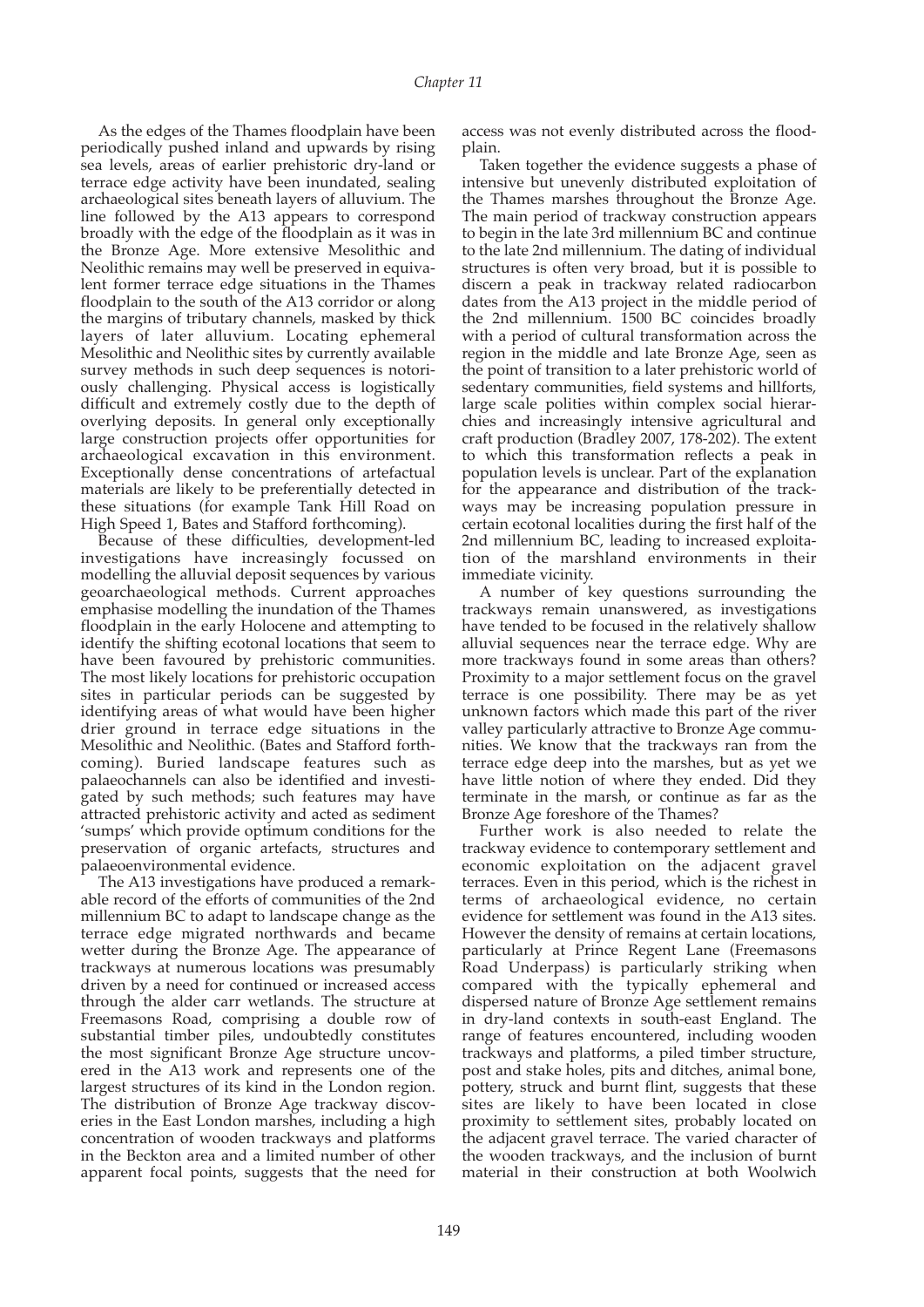Manor Way and Movers Lane, point to significant, possibly seasonal habitation in the immediate vicinity of these sites in the Bronze Age. The investment in substantial timber structures, such as that at Freemasons Road, surely implies a need for frequent passage through the terrace edge landscape and may suggest more permanent settlement in the near vicinity. Unfortunately the impact of 19th century and later development along the line of the A13 is likely to have severely damaged or removed much of the evidence for these postulated terrace edge sites. In particular the construction of the Great Northern Outfall Sewer is likely to have had a significant adverse effect on the survival of archaeology along the inferred line of the Bronze Age terrace edge, although bands of relatively undisturbed deposits are likely to survive, as discovered in the A13 corridor. The areas of high potential indicated by the A13 project suggest priority targets for any future development-led investigations that may be required in the area.

Some evidence has been recovered for economic exploitation of the marshes in the Bronze Age. The A13 data, especially the worked wooden structures, provide evidence for woodland management (such as coppicing for firewood and building materials). The pollen evidence indicates increasingly open conditions and a decline in alder carr woodland in the late 3rd and early 2nd millennium, which could result either from increasingly wet conditions or impacts from livestock grazing (or a combination of the two). There is a small but gradually accumulating body of evidence for the presence of livestock, particularly cattle, in the former Thames marshes from the Neolithic into the Iron Age (see for example Carew *et al.* 2010; Jarrett 1996; Crockett *et al*. 2002). From the A13 sites, fragments of cattle and sheep/goat bone of late Bronze Age date came from ditch fills at Prince Regent Lane. Butchered cattle and sheep bones, part of a pig skull and a piece of a cattle skull came from a flood deposit at the same site. There was also a buried surface of late Bronze Age / early Iron Age date present here which included possible poaching by cattle hooves, and a possible hoof print was identified at the Movers Lane site (this volume). The small Bronze Age wattle fenced enclosure at the Bridge Road site in Rainham is likely to have been for stock management (Meddens and Beasley 1990, 243). Many sites in the area have occasional evidence for the presence of dung beetles from Bronze Age contexts, but their numbers in each instance are so low that they cannot be used as evidence for domesticated herd animals in the marshes. The Bronze Age ditches on the gravel terrace margin at the Prince Regent Lane site may have had a purpose similar to the enclosed fields found at Fengate in Lincolnshire, close to the former dryland margin of the fen (Pryor 1998). These are interpreted as the enclosed winter pastures for cattle, which, during the summer months would have been fattened up on the marshes. A gap in the record for cereal pollen in the

later Bronze Age at the Golf Drivers Range has been interpreted as evidence that stock management became increasingly important at this time, as flooding increased and trackways were constructed to maintain or improve access to the marshland (Carew *et al*. 2010), although cereal-type pollen is present further up the profile, when conditions were at least as wet. Cereal-type pollen was, however, present in later Bronze Age samples from Woolwich Manor Way, although there are known difficulties in identifying cereal type pollen as opposed to wild grasses in coastal wetlands, as discussed in Chapter 8. As is generally the case during this period in the British Isles, there is no evidence for the exploitation of wild wetland resources such as fish and birds (Carew *et al*. 2010).

The recovery of several tiny human long bone fragments, from alluvial layers which contained Bronze Age material, is of interest, although the evidence is clearly very slight and reworking of earlier material is a clear possibility. The evidence for relocation and redistribution of skeletal remains has been noted elsewhere and it has been suggested that veneration of the skeletal remains of ancestors may have played an important part in the lives of Bronze Age communities (Brück 1995; Halstead *et al*. 2001; Owoc 2001; Parker Pearson 1999). Prehistoric human long bones and skulls, whole as well as fragmented, have been noted as selectively occurring in placed deposits, practises which are also found in Iron Age and Roman contexts (Butler 2006, 38-44; Harding 1985; Merrifield 1987) as well as in the case of skulls found in the river Thames (Bradley and Gordon 1988; Edward, Weisskops and Hamilton 2010).

Many of the research questions posed in advance of the project, particularly those related to the historic periods, from Roman times on, have not been addressed to any great extent, as significant remains and datable palaeoenvironmental evidence from these periods were rarely encountered in the A13 sites and did not represent clear settlement or other focii. Rising sea-level in the Thames Estuary in later prehistory is likely to have shifted the line of the terrace edge in a northerly direction, beyond the limits of the A13 investigations. The traces of Roman and later activity encountered along the A13 are largely confined to elements of field systems found on spurs projecting from the gravel terrace into the floodplain. The relative scarcity of Roman, medieval or post-medieval archaeological sites within the A13 sites is somewhat surprising as the archaeological sites at Prince Regent Lane/ Freemasons Road Underpass, Woolwich Manor Way and Movers Lane lie along local historic routeways and at natural river crossing points.

## **Methodological issues**

The adoption of a geoarchaeological approach has benefited the project in two distinct areas: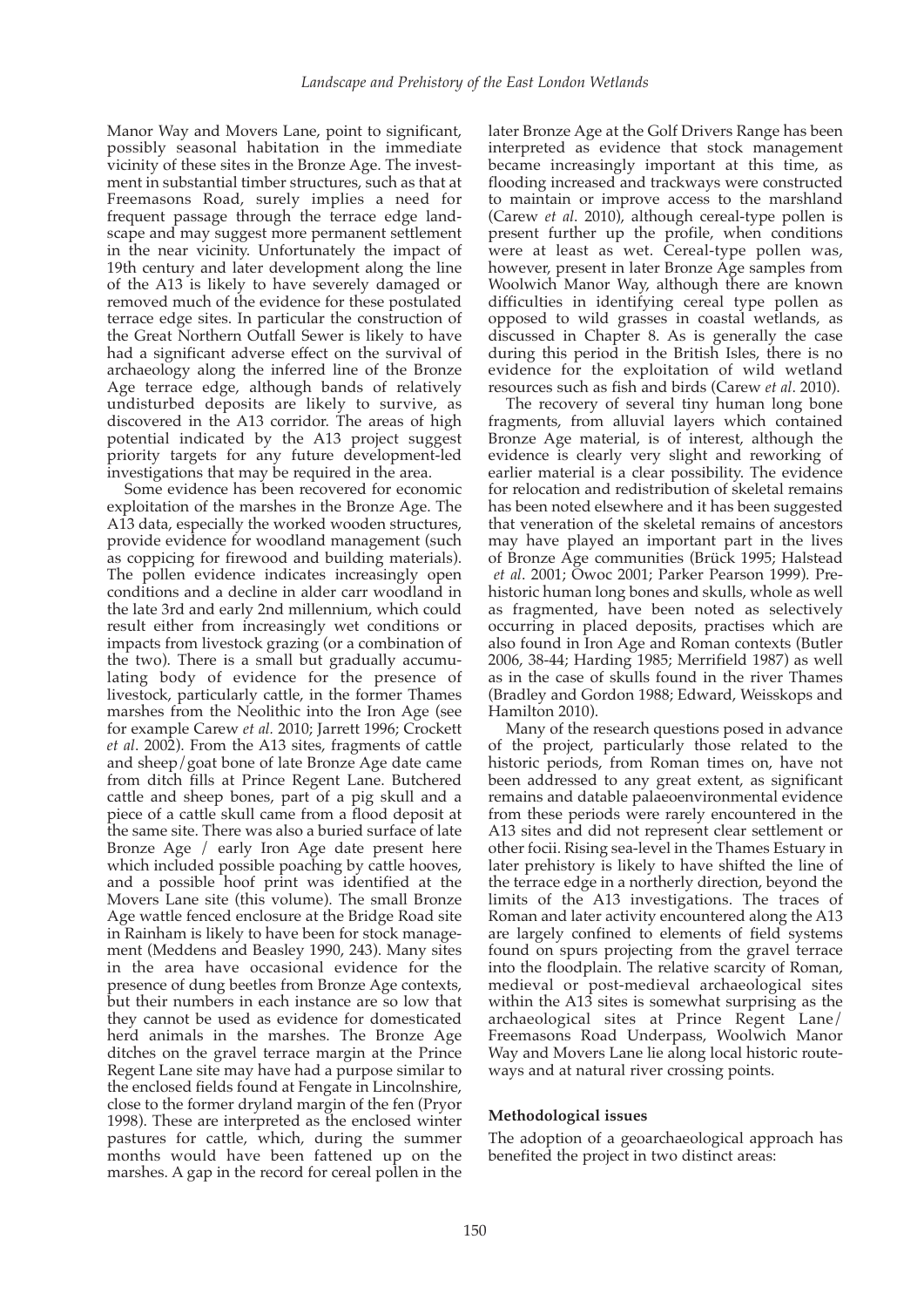- 1. Through the implementation of a seamless strategy of investigation from desktop assessment through field evaluation to excavation and analysis
- As an aid to interpretation in the field during assessment and excavation and to contextualise the archaeology of the route corridor within the framework of the local and regional environment.

There is little doubt that the adoption of a geoarchaeological framework for the project aided progress by providing a common theme for all stages of the investigation. The identification of sediment bodies likely to contain archaeological remains and the location of that archaeology was in part a function of following this approach. The complex interaction of different organisations at various stages of the project required a common thread to keep the investigations focussed on defined objectives, particularly at times when switching between excavators with differing levels of expertise and familiarity with the archaeology of East London, which might otherwise have impacted detrimentally on the project. A similar approach was adopted within the High Speed 1 project (Bates and Stafford forthcoming).

Secondly the geoarchaeological framework provided a basis for training and informing field staff during the excavation process. This was particularly important given the complex nature of the primary stratigraphy, which was largely controlled by natural sedimentation processes. Such conditions are familiar to the minority of field archaeologists who are accustomed to working routinely in alluvial environments, but are unfamiliar territory for many. In these circumstances it is often common practice for field archaeologists to resort to semiinterpretative 'descriptions' of deposits or to simply cease excavation when 'natural' is reached. Clearly within the context of the floodplain such an approach is flawed and limits the excavators ability to interpret the sequence.

A third avenue of geoarcheological benefit was available to the project but, for a variety of reasons, was not adopted. Although much important information about the sediments and sequences was obtained during the field and laboratory investigations, these investigations were not always conducted at a scale commensurate with the original questions posed by the excavators and archaeological analysts. The reasons for this are in part a function of cost rather than absence of evidence, as well as difficulties in pinpointing those parts of the sequences that could address the questions.

An important characteristic of this project is the extent to which it has proved possible to compare directly palaeoenvironmental evidence for landscape change with archaeological evidence at both a site-specific and a landscape level. The intention of the authors in writing this volume has been

to write a report which is relevant to field archaeologists who find themselves working in alluvial environments, as well as to palaeoenvironmental and geoarchaeological specialists. Some of the decisions made in presenting the data, such as the use of interpretative graphics, and inclusion of common species names in the main report text, are intended to make the data more accessible to nonspecialists.

#### **Lessons learned**

It is worth highlighting key areas where lessons can be learned for the benefit of future projects, particular those in alluvial environments:

With regard to the waterlogged wood, the usual problems of wetland archaeology had to be faced in an urban setting where the zone of construction impact on archaeological deposits was linear and restricted. Many of the excavation areas were relatively small, which caused problems in interpreting some of the timber and roundwood structures. Chief amongst these was the probable corner of a substantial artificial timber platform at Woolwich Manor Way (Str. 61).

Although specialists attended on-site as required, in certain respects unfamiliarity of many of the field staff in some of the special features of prehistoric wetland archaeology, such as the distinguishing of wood chips from bark fragments, inevitably caused some waste of resources. At the initial post-excavation stage time was spent cleaning and checking many kilograms of bark fragments for worked material. This highlights the importance of regular site visits by specialists and targeted staff training.

The most successful method of wrapping lifted woodwork for recording and sampling off-site was to place all but the smallest items in doubled ziplock bags, were first wetted and then tightly wrapped in light, black rubbish bin liners of fine plastic which clings to the wet wood. Then the worked wood was wrapped in heavier duty rubble sacks and double labelled. The inner membrane was thus protected by the tough outer covering. Material wrapped in cling film was the least wellprotected and the extra handling required to unwrap this material both tended to damage the material, and was very time-consuming time. It is strongly recommended that wrapping with cling film is not used in future similar projects.

As with waterlogged wood, wherever possible, assessment and analysis of waterlogged bulk and monolith samples should proceed swiftly, since once removed from the ground delicate waterlogged material is prone to degradation and decay. Experience from palaeoenvironmental analyses in connection with this project and others with long delays between collection and final analysis, has demonstrated significant reduction in the range of pollen and plant remains present after a delay of a year or more. In some cases on the A13 project, alternative monolith sample sequences had to be